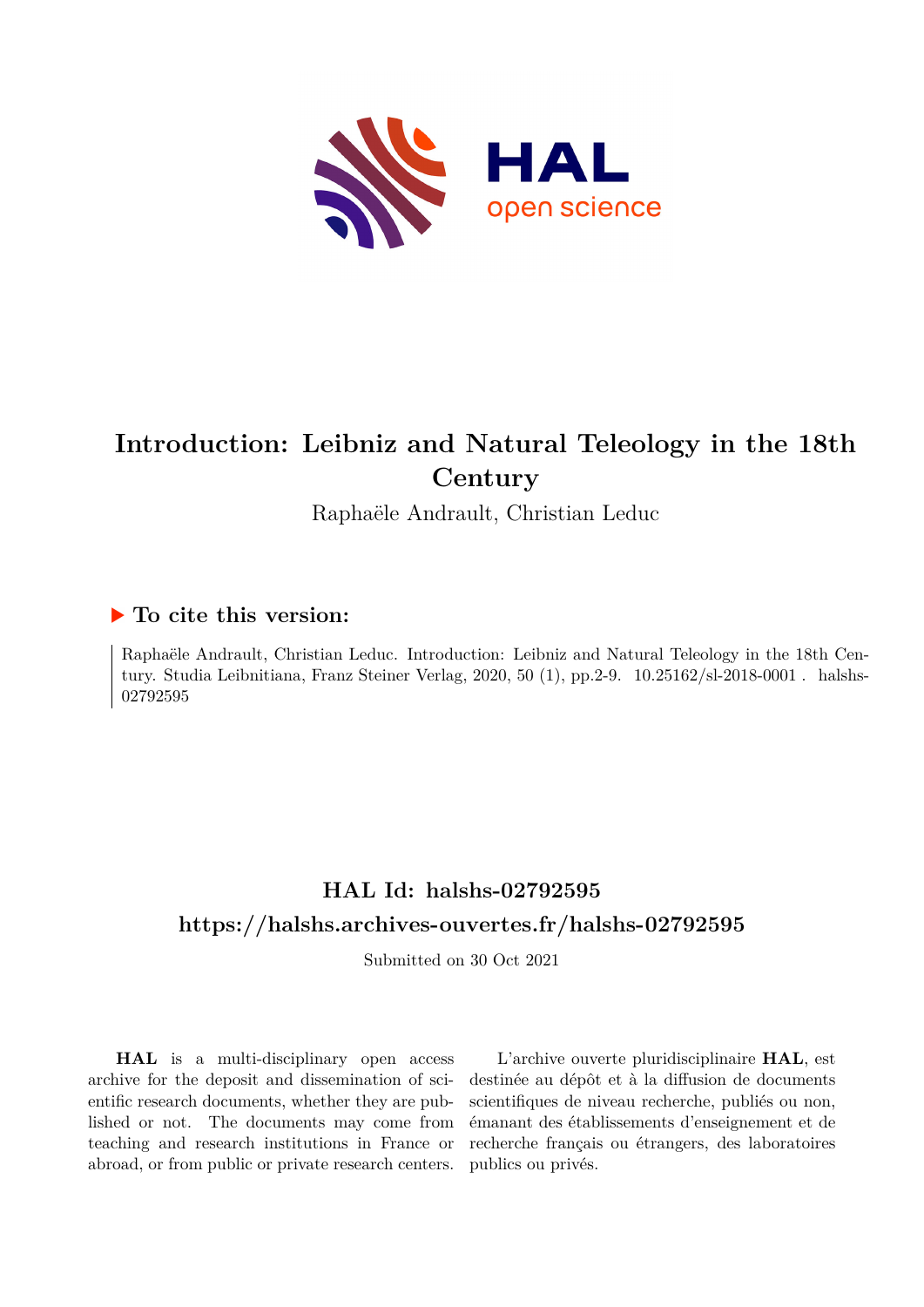#### Raphaële Andrault (Lyon)/ Christian leduc (Montréal)

#### **Leibniz and Natural Teleology in the 18th Century. Introduction [p. 2-9]**

 $[p. 3]$  The importance of teleology in the 18<sup>th</sup> century has mainly been studied from the point of view of a few specific authors. Hume's criticisms of teleological proofs for the existence of God in his *Dialogues concerning Natural Religion* are well known, as well as, of course, Kant's conception of purposiveness in the *Critique of the Power of Judgment*. In recent years, many works on the place of teleological and reflexive judgments in the critical philosophy have indeed been published; especially on their use for explaining the structure and reproduction of living beings, since Kant maintains a sort of methodological conciliation between finalism and mechanism in biological theories.<sup>1</sup> Other studies have been devoted to the development of deism, for instance in Voltaire, who admits final causes to a certain extent and believes that they prove the existence of a divine design. In his *Dictionnaire philosophique*, he maintains that natural phenomena, or those [p. 4] that cannot be reduced to geometrical principles, must be explained teleologically.2 Far from excluding final causes in philosophy and physics, Voltaire and Kant integrate them into their respective doctrines and thus give a notable role to teleology.

The sources of these conceptions are obviously multiple. The terms *teleology* and *final cause* possess of course different meanings, but are generally defined at that period with reference to a kind of explanation that takes ends and purposiveness into account, and is thus distinct from mechanical and geometrical principles. Scholars have underlined the influence of physico-theology on the philosophical evolution of finalism in the  $18<sup>th</sup>$  century.<sup>3</sup> Considering the progress in experimental physics and astronomy, especially by Boyle and Newton, attempts were made to establish proofs of the existence of God on the basis of the teleological structure of the universe that physics had helped to discover. Boyle himself defends such an approach against Epicurus and Descartes, who banished final causes from natural philosophy. <sup>4</sup> For him, teleological causes in nature are important tools for defending religion against atheists. After his death, the *Boyle Lectures* were launched to resume such a project and show the positive relationship between natural philosophy and religion. More particularly, they show how sciences contribute to the knowledge of the divine being. On the basis of the Newtonian physics, physicotheologians like Bentley, Clarke, and Derham delivered lectures that also heavily relied on the use of final causation<sup>5</sup>. During the first half of the  $18<sup>th</sup>$  century, many other thinkers took a similar

<sup>1</sup> In particular: Hunneman, P., *Métaphysique et biologie. Kant et la constitution du concept d'organisme.* Paris: Kimé, 2008; Gingsborg, H., *The Normativity of Nature: Essays on Kant's Critique of Judgement*. Oxford: Oxford University Press, 2015; Goy, I., *Kants Theorie der Biologie. Ein Kommentar. Eine Lesart. Eine historische Einordnung*, Berlin/New York, De Gruyter, 2017.

<sup>2</sup> Voltaire, "Fin, cause finale", *Dictionnaire philosophique*, Paris, Garnier, 1967, p. 200.

<sup>&</sup>lt;sup>3</sup> Israel, J., *Radical Enlightenment*, Oxford University Press, 2001, p. 456-464; Gaukroger, S., *The Collapse of Mechanism and the Rise of Sensibility*, Oxford University Press, 2010, p. 30-40.

<sup>4</sup> Boyle, *A Disquisition about the Final Causes of Natural Things*, London, Taylor, 1688.

<sup>5</sup> On the identification between Newtonianism and physico-theology, see E. Jorink, "Honouring Sir Isaac, or, Exorcising the Ghost of Spinoza", in S. Ducheyne (ed.), *Future perspectives on Newton scholarship and the Newtonian legacy* in Eighteenth Century sciences and philosophy, Brussels, 2009, pp. 20-32.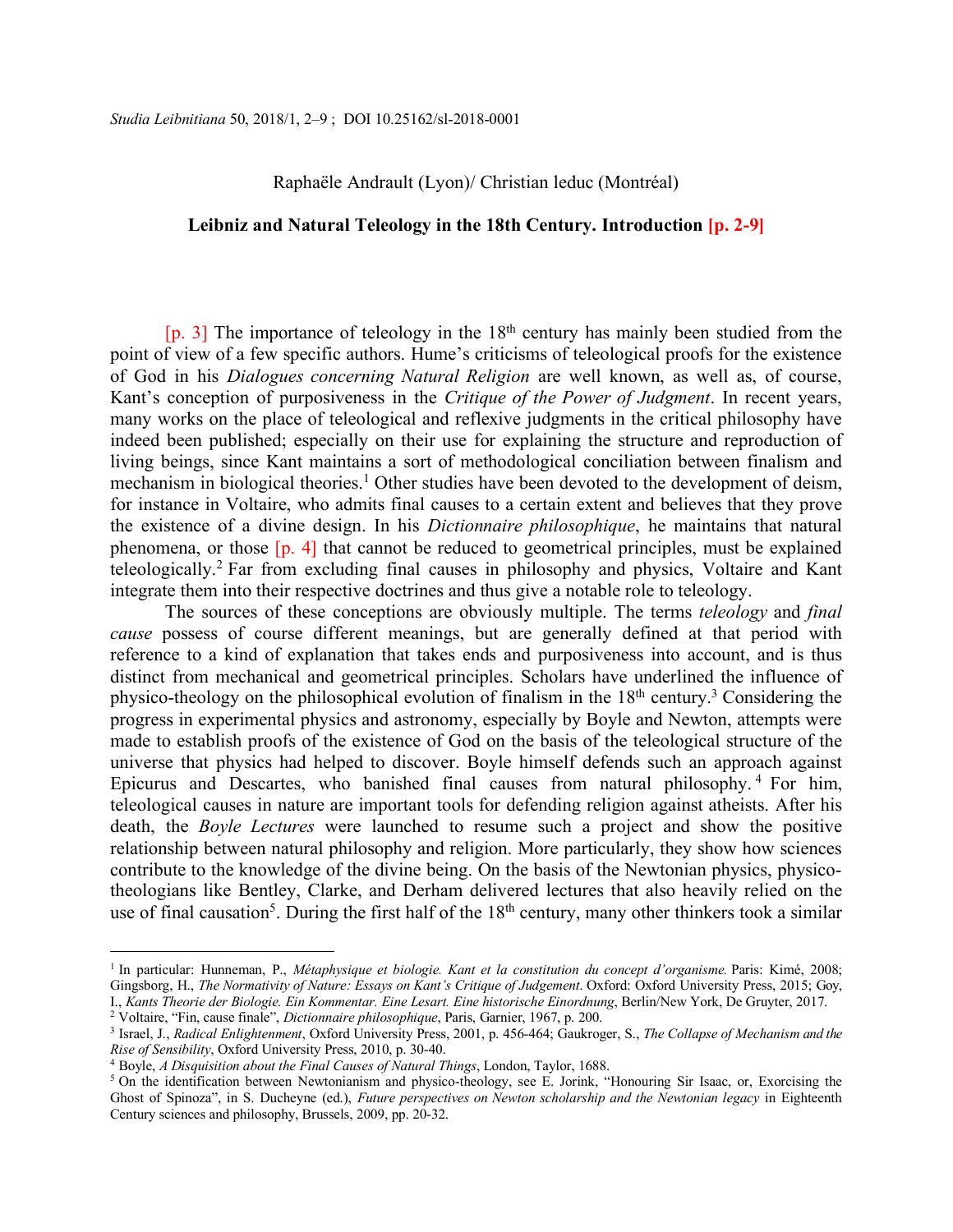approach to natural religion, such as Pluche, Nieuwentijt, and Réaumur. Certainly, the ways in which Voltaire and Kant later came to understand the functions of teleology in science and philosophy partially originate from the works of these physico-theologians.6

Another main source for understanding the development of teleology of that period is obviously Leibniz's philosophy. Among early modern thinkers, Leibniz is one of the most convinced advocates of the use of final causes in both physics and metaphysics. In almost all of his main philosophical treatises known at that time Leibniz claims that the search for final causes must complete efficient and mechanical explanations. More precisely, he maintains that final and efficient causes are harmonious and correspond to the distinction between the spiritual and the corporeal realms: "Souls act according to the laws of final causes, through appetitions, ends, and means. Bodies act according to the [p. 5] laws of efficient causes or of motions. And these two kingdoms, that of efficient causes and that of final causes, are in harmony with each other."<sup>7</sup> This distinction even allows him to give ontological priority to final reasons: against the Cartesians, who believed that mechanical and geometrical laws were in themselves intelligible, Leibniz maintains that they are actually founded on higher metaphysical and end-directed principles.<sup>8</sup> He is also known for his defense of final causation in specific scientific disciplines, particularly in optics. According to him, the discovery of the law of refraction relies on the fact that the light ray always takes the most determined path, an account that is clearly teleological in nature.<sup>9</sup> Contrary to what Descartes maintained, once again, final causes must thus be given a place in physics. The same idea would also have an impact on the methodology of the life sciences, in which Leibniz acknowledges the heuristic role of teleology. Even if the application of efficient causes is deeper and more *a priori*, the application of final causes, because of their more accessible character, can help us discover new truths in science.<sup>10</sup>

Despite its significance for the history of teleology, very few studies were in fact devoted to the influence of the Leibnizian doctrine during the 18<sup>th</sup> century. Apart from the discussions on his theodicy, which pertains to the metaphysical and final reasons of nature, the various debates concerning his positions were generally ignored. <sup>11</sup> Admittedly, several recent studies reassessed the opposition between so-called Leibnizo-wolffism and Newtonianism, but they did not investigate the problem of teleology.12 Commentators were for the most part interested in the Kantian interpretation of teleology, which would seek to overcome the difficulties of these kinds of dogmatic views, and not in philosophers who are more favorable to Leibniz's teleology. A notable pre-Kantian exception is Maupertuis, who believes that his principle of least action should replace former teleological principles, including Leibniz's law of conservation of living force; recent analyses are however mostly interested in the origin and development of the

<sup>6</sup> For example, Derham is mentioned by Kant on several occasions: *Allgemeine Naturgeschichte* AK I, 233; *Der einzig möglische Beweisgrund*, AK II, 160.

<sup>7</sup> *Monadologie* § 79, GP VI, 620, trans. AG, p. 223. Leibniz repeats this idea on other occasions: *Specimen Dynamicum*, GM VI, 243; *Essais de théodicée* § 63, GP VI, 137.

<sup>8</sup> *Tentamen Anagogicum*, GP VII, 271-272; *Principes de la nature et de la grâce* § 11, GP VI, 603.

<sup>9</sup> *Tentamen Anagogicum*, GP VII, 275.

<sup>10</sup> *Discours de métaphysique*, § 22, A VI, 4, 1565.

<sup>11</sup> Let's mention notable exceptions: M. Schramm, *Natur Ohne Sinn? Das Ende des teleologischen Weltbildes*, Graz/Wien/Köln, 1985; Charrak, *Contingence et nécessité des lois de la nature au XVIIIe siècle*, Paris, Vrin, 2006, p. 63-87.

<sup>12</sup> See for example R. Hagengruber (ed.), *Emilie du Châtelet between Leibniz and Newton,* Dordrecht, 2012; A.-L. Rey, "Le leibnizo-wolffisme : la construction d'une philosophie naturelle complexe dans la première moitié du 18e siècle", *Dix-huitième siècle,* 45 (2013), pp. 115-129. Generally speaking, secondary literature on the topic focused rather on the notion of force and its metaphysical foundation.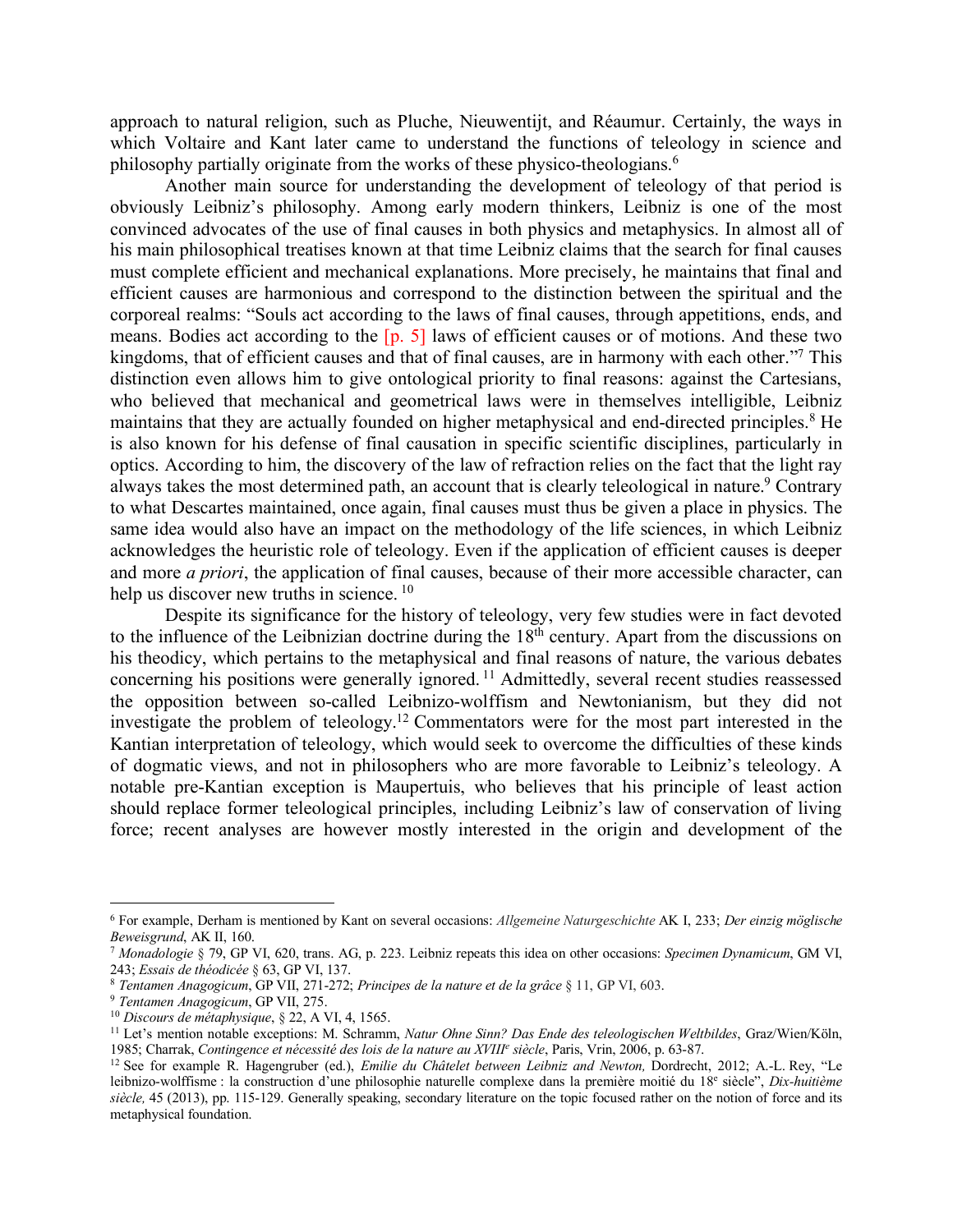principle of least action, rather than in the Leibnizian influence.<sup>13</sup> The lack of studies is particularly obvious in regard to natural teleology, to which Leibniz made, as just mentioned, [p. 6] significant contributions. The present issue aims at examining the various ways in which Leibniz's ideas about the role of final causes in metaphysics and natural philosophy influenced philosophers of the Enlightenment prior to Kant. Not only were his positions largely discussed and sometimes adopted, but so too has the reception of the Leibnizian doctrine contributed to the development of original hypotheses concerning final causation. It also seems evident that Kantian and post-Kantian philosophies owe much to these prior teleological doctrines, which is an additional reason for analyzing them.

In Leibniz's scholarship, several recent debates have revolved around natural teleology. The first one – and without a doubt the most discussed – concerns the role of final causes in Leibniz's philosophy of mind and the different kinds of teleology involved in monadic activity. Leibniz presents the realm of souls or monads as the kingdom of final causes, but should we think that immanent finality always implies cognition and mentality<sup>14</sup>? How can we understand the respective roles of teleological appetitions and unconscious perceptions in our mentality? Is there a necessary connection between end-directedness or teleology, on the one hand, and goodness-directedness or striving for the good, on the other hand<sup>15</sup>? These discussions, which sought to clarify the harmony between finality and efficiency, partly encountered a second kind of debate on Leibniz's natural teleology: the question of Aristotle's influence on Leibniz and the possibility of conciliating Leibniz's criticism of scholastic "occult qualities" with his rehabilitation of entelechies<sup>16</sup>. This last problem mainly focused on two fields belonging to natural philosophy: physics, and more precisely dynamics, in which phenomenal forces and motions are ultimately based on the Divine wisdom<sup>17</sup>; and life sciences, in which the notions of "machines of nature" or "divine machines", coined by Leibniz, emphasize the relationship between organic structures and ends in living beings<sup>18</sup>. However, most of the studies have only incidentally addressed the issue of the epistemological value of teleological principles for the intelligibility of natural phenomena. Yet there are some notable exceptions. François Duchesneau has highlighted both the architectonic and heuristic roles played by the principle of finality in Leibniz's "method of science"<sup>19</sup>. More recently however, Jonathan Bennett has bluntly claimed that "Leibniz simply did not think hard about the essentially explanatory nature of teleological concepts," even [p. 7] in optics, which would be, according to him, the "only one example of the

<sup>13</sup> See, among others: Stöltzner, M., "Drei Ordnungen formaler Teleologie. Ansichten des Prinzips der kleinsten Wirkung", in M. Stöltzner and P. Weingartner (Hg.): *Formale Teleologie und Kausalität*, Mentis, Paderborn, 2005, S. 199-241; Charrak, A., *Contingence et nécessité des lois de la nature au XVIIIe siècle*, Paris, Vrin, p. 98-113; Leduc, C., "Maupertuis et le système leibnizien des *Essais de Théodicée*" in *300 Jahre Essais de Théodicée. Rezeption und Transformation*, hrsg. von W. Li und W. Schmidt-Biggemann, *Studia Leibnitiana*, Sonderheft, 2013, p. 285-298. Rojo, A and Bloch, A., *The Principle of Least Action. History and Physics*, Cambridge University Press, 2017.<br><sup>14</sup> M. Rozemond, "Leibniz on Final Causation", in Newlands and Jorgensen (eds.), *Metaphysics and the Good: Themes from the* 

*Philosophy of Robert Merrihew Adams,* Oxford, 2009, pp. 279-284.

<sup>15</sup> J. Jorati challenged this very assumption in *Leibniz on Causation and Agency,* Cambridge, 2017, pp. 78-82.

<sup>&</sup>lt;sup>16</sup> On the neo-aristotelian dimension of Leibniz's natural philosophy, see P. Phemister, *Leibniz and the Natural World: Activity, Passivity and Corporeal Substances in Leibniz's Philosophy, Dordrecht, 2005 (concerning fi* 

<sup>&</sup>lt;sup>17</sup> On physics, see for example D. Garber, *Leibniz: Body*, *Substance, Monad*, Oxford, 2009, pp. 225-266.

<sup>18</sup> On Leibniz's machines of nature in recent literature, see F. Duchesneau, *Leibniz, le vivant et l'organisme,* Paris, 2010, pp. 85- 119; O. Nachtomy and J. Smith (eds.), *Machines of Nature and Corporeal Substances in Leibniz,* Dordrecht, 2010; J. Smith, *Divine Machines: Leibniz and the Life Sciences,* Princeton, 2011; R. Andrault, *La vie selon la raison: physiologie et métaphysique chez Spinoza et Leibniz,* Paris, 2014, pp. 133-150.

<sup>19</sup> See François Duchesneau, "Le principe de finalité et la science leibnizienne", *Revue philosophique de Louvain*, 1996, vol. 94 n°3, pp. 387-414 and *Leibniz et la méthode de la science,* Paris, 1993, p. 262 *sq.*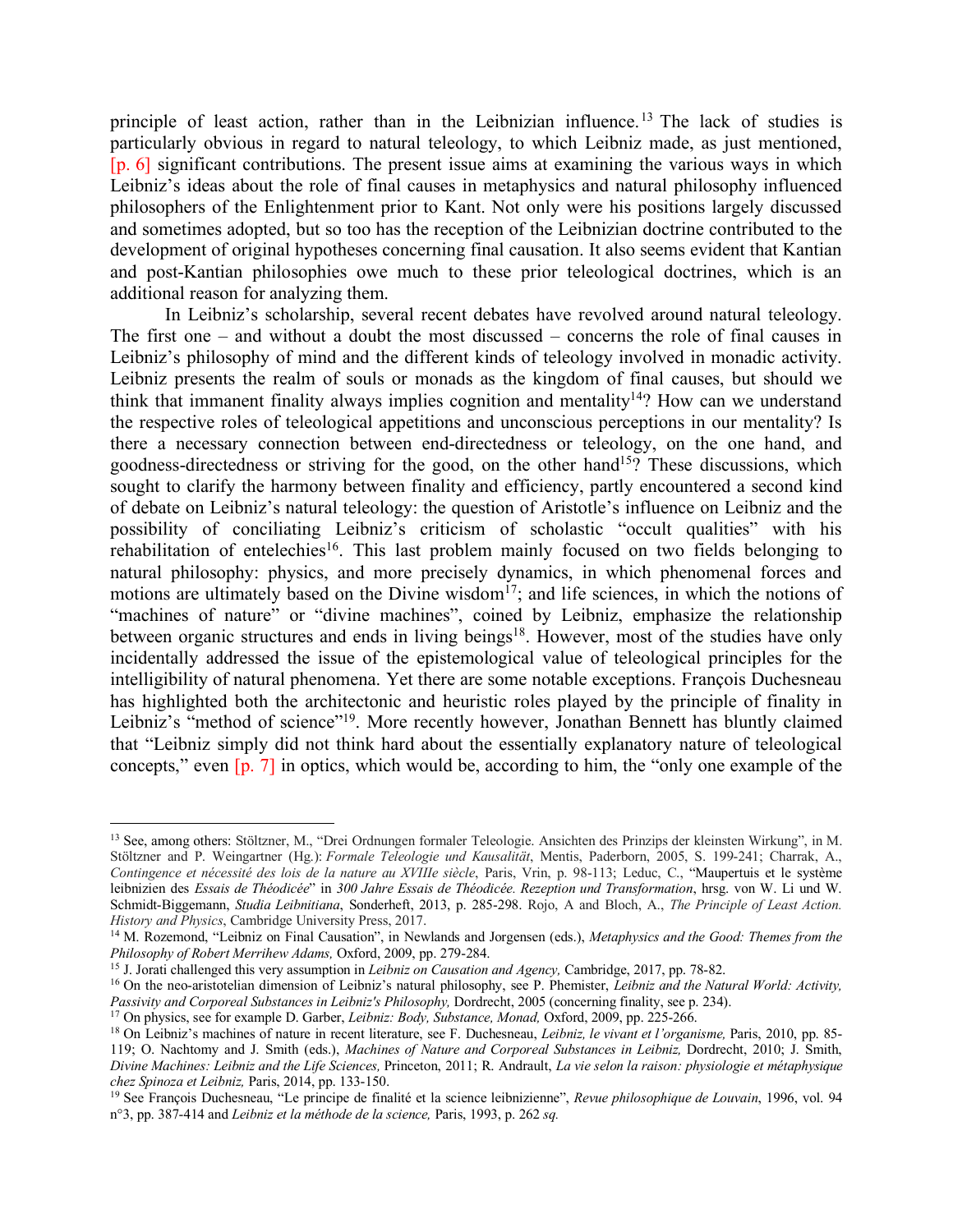heuristic value of teleology in Leibniz<sup>"20</sup>. For his part, Jeffrey McDonough has challenged such a reading by carefully analyzing the teleological dimension of the "most determined path principle", not only in optics, but also in other areas of physics<sup>21</sup>. But these investigations encounter an important historiographical obstacle: Leibniz did not explicitly develop what one would call "a teleology," that is, according to Wolff's innovative expression, a science of final causes. In his texts on optics, or also in programmatic drafts on the development of medical sciences<sup>22</sup>, Leibniz does not explicate in any detail how final causes help us to discover "something useful in physics and in medicine".<sup>23</sup> Leibnizian scholars are actually led to speculate on the particular phenomena for which teleological principles, final causes or end-directed appetites would have a concrete and obvious heuristic value.

The study of the reception of Leibniz in  $18<sup>th</sup>$ -century natural philosophy is one possible means of addressing the precise issue of the heuristic value of teleology. Accordingly, Leibniz's reception allows us not only to understand his own views on teleology in virtue of the various teleological interpretations that 18th-century thinkers ascribed to him, but also to feed the conceptual debate on the legitimate articulation of finality and efficiency in natural philosophy in that period. Let us give an example. Several of Leibniz's commentators have recently proposed methodological distinctions between divine teleology and natural teleology<sup>24</sup>. Their aim is to focus on the epistemological contribution of teleological principles in Leibniz's natural philosophy and to set aside the much-discussed problem of theodicy. Julia Jorati distinguishes for example between intrinsic teleology (end-directedness due to intrinsic features of the agent) and extrinsic teleology (end-directedness that creaturely actions have in virtue of serving God's ends). Glenn Hartz makes a similar, useful distinction between macro-teleology, which "inquires into the relationship between events in the world of mechanism and the purposes and goals God had in mind as he selected this", and micro-teleology, which "aims [p. 8] at relating a delimited set of mechanical events to a set of goals and purposes of finite beings"25. But the possibility of distinguishing between the intentional purposes of a divine creator and the intrinsic goals of created beings is challenged by the very "physico-theology" that Leibniz regarded as both epistemologically and theologically useful. Consequently, studies on 18<sup>th</sup>-century physicotheology may help us to clarify the different terms at issue: is the same kind of finality at stake in the "*hymnus Galeni*"26 concerning organic functions and in the architectonic use of the principle of optimum in physics? And how exactly do "the details of physics" instantiate the general

<sup>20</sup> J. Bennett, "Leibniz's Two Realms", in D. Rutherford and J. A. Cover (eds.), *Leibniz: Nature and Freedom,* Oxford, 2005, pp. 135-155, here respectively p. 146 and p. 137. See also D. Garber, *op. cit.,* p. 265.

<sup>21</sup> J. McDonough, "Leibniz on Natural Teleology and the Laws of Optics", *Philosophy and Phenomenological research* (78: 3), 2009, pp. 505-544. See also "Leibniz's Two Realms Revisited", *Noûs*, 42:4 (2008), pp. 673–696, where he shows that "genuine causal powers postulated both at the physical and mental level are in and of themselves neutral with respect to being characterized as efficient or teleological" (p. 690).

<sup>22</sup> "Unicum Opticae, Catoptricae & Dioptricae Principium," *Acta Eruditorum*, June 1682, in Dutens III, 145-150; "De scribendis novis Medicinae Elementis", LH III 1, 1, ff1-3 and "Corpus hominis et uniuscujusque animalis machina est quaedam", LH III, 1, 2, ff. 1-2, edited in E. Pasini, *Corpo e funzioni cognitive in Leibniz,* Milano, 1996, pp. 212-213, and pp. 217-219. On the teleology

<sup>&</sup>lt;sup>23</sup> Discours de métaphysique, art. 22, A VI, 4, 1564: "Il est bon de faire cette remarque pour concilier ceux qui esperent d'expliquer mechaniquement la formation de la premiere tissure d'un animal, et de toute la machine des parties, avec ceux qui rendent raison de cette même structure par les causes finales. L'un et l'autre est bon, l'un et l'autre peut estre utile, non seulement pour admirer l'artifice du grand ouvrier, mais encor pour découvrir quelque chose d'utile dans la physique et dans la medecine".  $24$  J. Mc Donough, (2009).

<sup>25</sup> "Leibniz's animal: Where Teleology meets Mechanism", in Nachtomy and Smith (eds.), *op. cit.*, pp. 29-38, here p. 29.

<sup>26</sup> *Tentamen anagogicum,* GP VII, 273: "j'ay souvent souhaité qu'un habile Medecin entreprist de faire un ouvrage expres, dont le titre ou du moins le but pourroit estre Hymnus Galeni."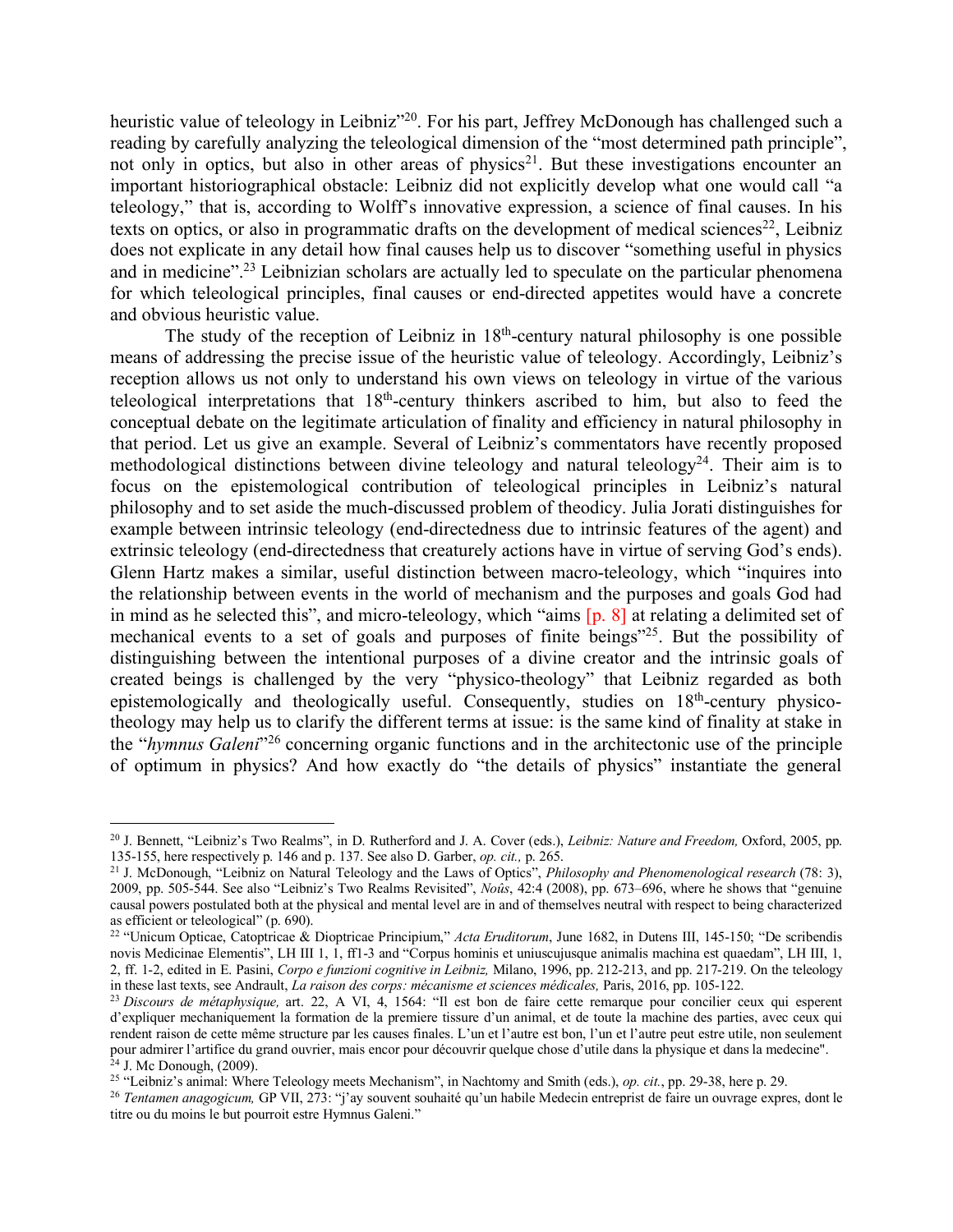harmony of the world?<sup>27</sup> In order to shed new light on these kinds of questions, the present issue explores how Leibniz's 18<sup>th</sup>-century readers embodied in their own philosophical doctrines multiple interpretative possibilities opened up by Leibniz's texts.

The first part of this volume is devoted to Christian Wolff's invention of a new science of final causes that he called "teleology". First, Matteo Favaretti Camposampiero examines the relationship between teleology and the science of perfection. On the one hand, he shows how an epistolary debate between Leibniz and Wolff in 1715 sheds light on the inherent teleological nature of the Leibnizian notions of perfection and harmony. On the other hand, he analyzes how Wolff eventually inverted priority relations between structure and function as a consequence of his doctrinal revision of the modal status of essences –a revision that was provoked by Leibniz. Then, focusing on physiology, François Duchesneau compares Leibniz's architectonic principles with Wolff's uses of teleological explanations. Among other points of divergence, it appears that in Wolff "the living being *qua* 'natural machine' has been dispossessed of its character of entailing 'organism' to infinity, and deprived of a sufficient reason for its operations equated with the finalized sequences of perceptions of the dominant monads." As a consequence, while the Leibnizian machines of nature differ from any man-made mechanism, the living being, according to Wolff, is a natural machine whose composition may be legitimately « modeled after a set of mechanist models.

The second part of this volume deals with the uses and criticisms of Leibniz's teleological principles in the physics of the late 17<sup>th</sup> and the beginning of 18<sup>th</sup> centuries. According to Andrea Sangiacomo, Johann Christoph Sturm's natural philosophy, with which Leibniz engages in *De ipsa natura,* as well as Van Musschenbroek's epistemology, constitute important steps in the process of the *'speciation'* of physics. In this case, *speciation* is understood as the process through which the explanation of natural phenomena via empirical regularities comes to define the whole domain of the newly established niche of physics, to the exclusion both of teleology and efficient causality. Tinca Prunea-Bretonnet discusses the respective influences of Leibniz and Wolff on Émilie du Châtelet's *Institutions de physique*. If we contrast an 'idiographic' teleology (which is [p. 9] interested in details and singularities) with a 'nomothetic' one (which is based on the regularities of natural laws), then du Châtelet is definitely closer to the later. Her aim was indeed to ground physics in metaphysical foundations for which the principle of sufficient reason would play a unificatory role. Lastly, Guillaume Coissard studies the paradoxical influence of Leibniz on Diderot's materialism. Indeed, by using the principle of indiscernibles, the principle of continuity and the notion that force is inherent to matter, Diderot develops a materialistic explanation of the apparent order of nature that he opposes to the "empirical finalism" of "Leibniz, Newton and Clarke", as well as to "metaphysical finalism".

The third part of this book investigates the theological use of finalist arguments in the works of Bernard Nieuwentijt and Hermann Samuel Reimarus. Raphaële Andrault distinguishes four kinds of finalities at stake in Nieuwentijt's "scopologia" (general design, teleology of health, particular final causes and organic uses). She shows how the tension between the principle of economy and the assignation of particular final causes in Nieuwentijt's physico-theology perfectly illustrates what Gould and Lewontin have called the problem of 'panglossism' in biology. It was a problem to which Leibniz himself drew attention in different texts. Christian Leduc examines how Reimarus reorients concepts borrowed from Leibniz and Wolff –the principles of perfection, harmony and continuity– in order to realize his own natural religion project. Teleological reasoning is understood with respect to a doctrine aiming at proving not

<sup>27</sup> *Discours de métaphysique,* art. 10, A VI 4, 1543.